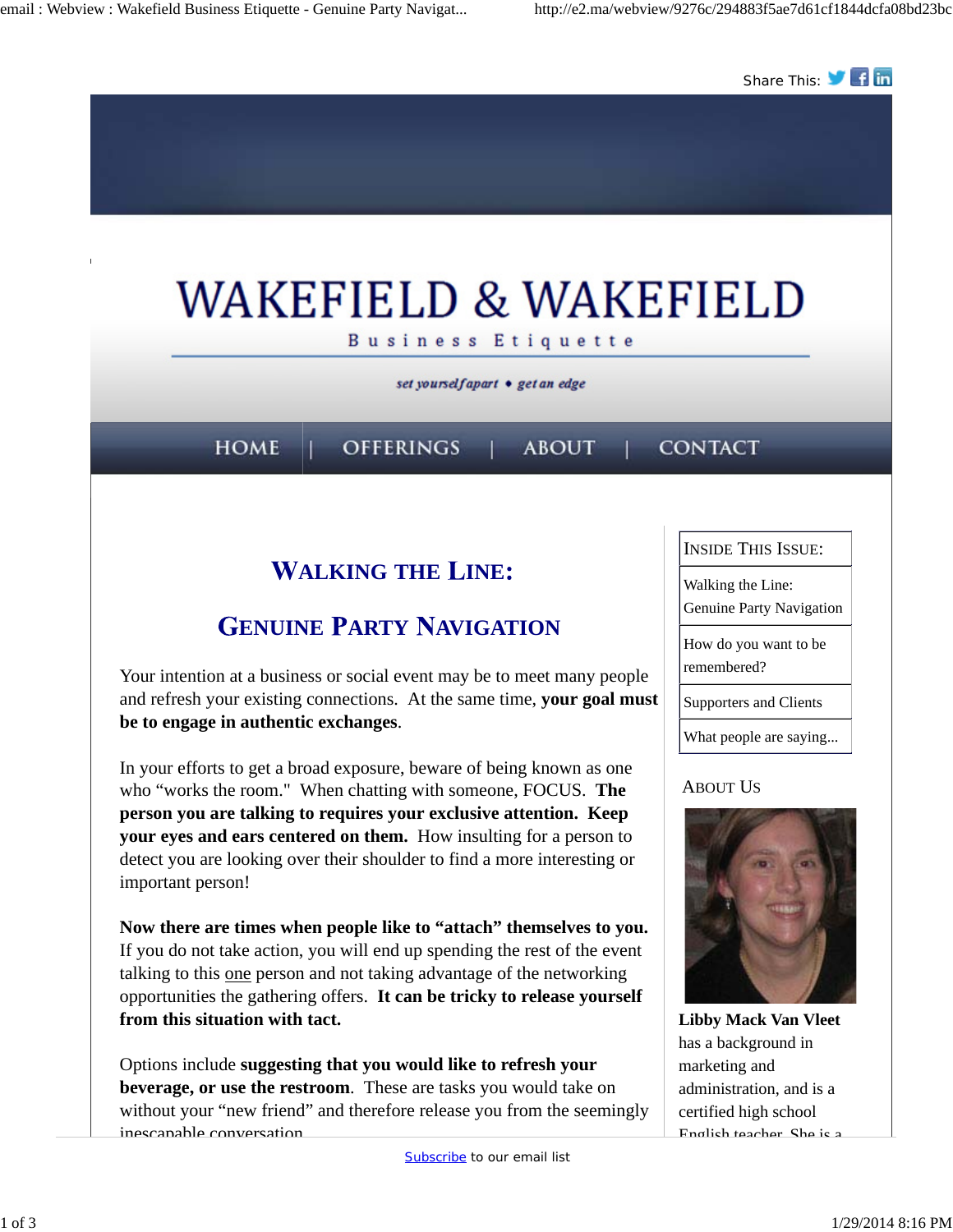Another technique would be to **find someone new to join your conversation.** Facilitate an introduction and provide some tidbits for conversation. Excuse yourself at an appropriate juncture moments later. You have achieved "escaping" from the person compassionately by not leaving them alone.

**Sharing yourself authentically with people, while not getting bogged down in one interaction, is a fine line to walk.** Doing so successfully will make a great impression and set you apart as people reflect on their time with you.

#### **YOUR Business Etiquette Topics:**

**Submit your thoughts and questions to libby@wakefieldetiquette.com. Libby will address your ideas in upcoming issues of our newsletter.**

## **OW DO YOU WANT TO BE REMEMBERED**

Libby Van Vleet and her father Wake Mack promote business etiquette. It is a smart and easy way to retain clients. Increase business earnings and sales. It is time to take your employees to the next level.



When you retain the services of Wakefield & Wakefield, be prepared for success as your staff members maximize their potential and exceed expectations.

Set yourself apart to get an edge. People will remember!

*For further information about Wakefield & Wakefield, contact Libby at 503-893-9253 or libby@wakefieldetiquette.com.*

### **UPPORTERS AND LIENTS**

### *Thanks to all of our fabulous clients and supporters.*

- Arlington Club Speakers Corner Arlington Club
- CB Richard Ellis, Inc. Mike Wells, Managing Director
- Isler Northwest LLC Tania Gitch, C.P.A.



**Wake Mack** is a former lawyer, local businessman and financial services development officer. He graduated from Notre Dame, Willamette College of Law, and served in the U.S. Marines Corps.

www.wakefieldetiquette.com 503-893-9253

### WISE WORDS

"Do not wear your courtesy like a watch, to be taken out now and then when you want to impress people. Be courteous always, wherever you go, with whomever you happen to be."

*– Sister Mary Mercedes*